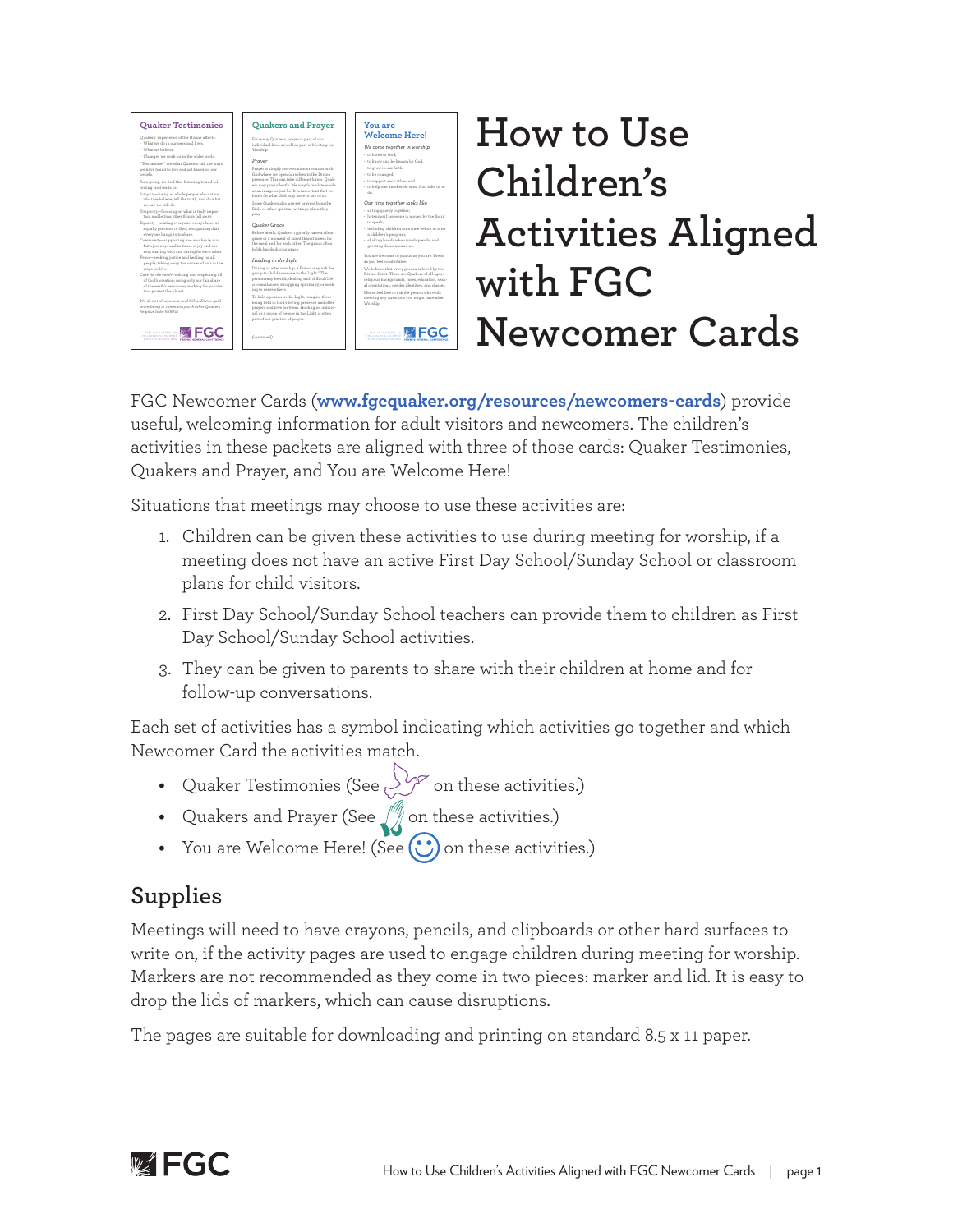## **Age Groups**

Accompanying each Newcomer Card is a set of activities with one or more activities suitable for a child of any age between kindergarten and late elementary school (often grades 5 or 6).

Coloring pages are suitable for up to three different ages. Some images are better for older preschool children. Others are better for early elementary school-aged children and still others, for older elementary school-aged children.

There are three levels of word search puzzles, suitable for children in elementary school, ranging from searches with larger and fewer letters to searches with more and smaller letters and with words going in more directions. The criss-cross puzzles are intended for elementary school-age children with intermediate or higher level reading skills.

There are no grade level indicators for the puzzles. When given a choice, children usually will choose a puzzle at which they can succeed, which allows for various reading skill levels and different ages.

## **Books to Share with Children to Extend These Activities**

Parents, First Day School teachers, or others may want to read picture books to children that complement these activities. To learn more about using books with children and other book suggestions, *Sparkling Still* is available at QuakerBooks (see **http://www.quakerbooks.org/book/sparkling-still**). Books are listed in age-appropriate order.

#### *Quaker Testimonies*

*Last Stop on Market Street* by Matt de la Peña. G.P. Putnam's Sons Books for Young Readers, 2015. ISBN: 9780399257742 (Community)

*Enemy Pie* by Derek Munson. Chronicle Books, 2000. ISBN: 978-0811827782 (Peace)

*Wangari Maathai: The Woman Who Planted Millions of Trees* by Franck Prévot. Charlesbridge, 2015. ISBN: 9781580896269 (Earthcare)

*Blackout* by John Rocco. Hyperion Book CH, 2011. ISBN: 9781423121909 (Simplicity)

*Chicken Sunday* by Patricia Polacco. Puffin Books, 1998. ISBN: 978-0698116153 (Integrity)

*A Taste of Freedom: Gandhi and the Great Salt March* by Elizabeth Cody Kimmel. Walker Childrens, 2014. ISBN: 9780802794673 (Equality)

### *Quakers and Prayer*

*Beautiful Moon* by Tonya Bolden. Harry N. Abrams, 2014, ISBN: 9781419707926 *We're Going to Meeting* by Stacey Currie. 2015. (available at QuakerBooks.com) *Before We Eat: From Farm to Table* by Pat Brisson. Charlesbridge, 2015. ISBN: 9781580896269